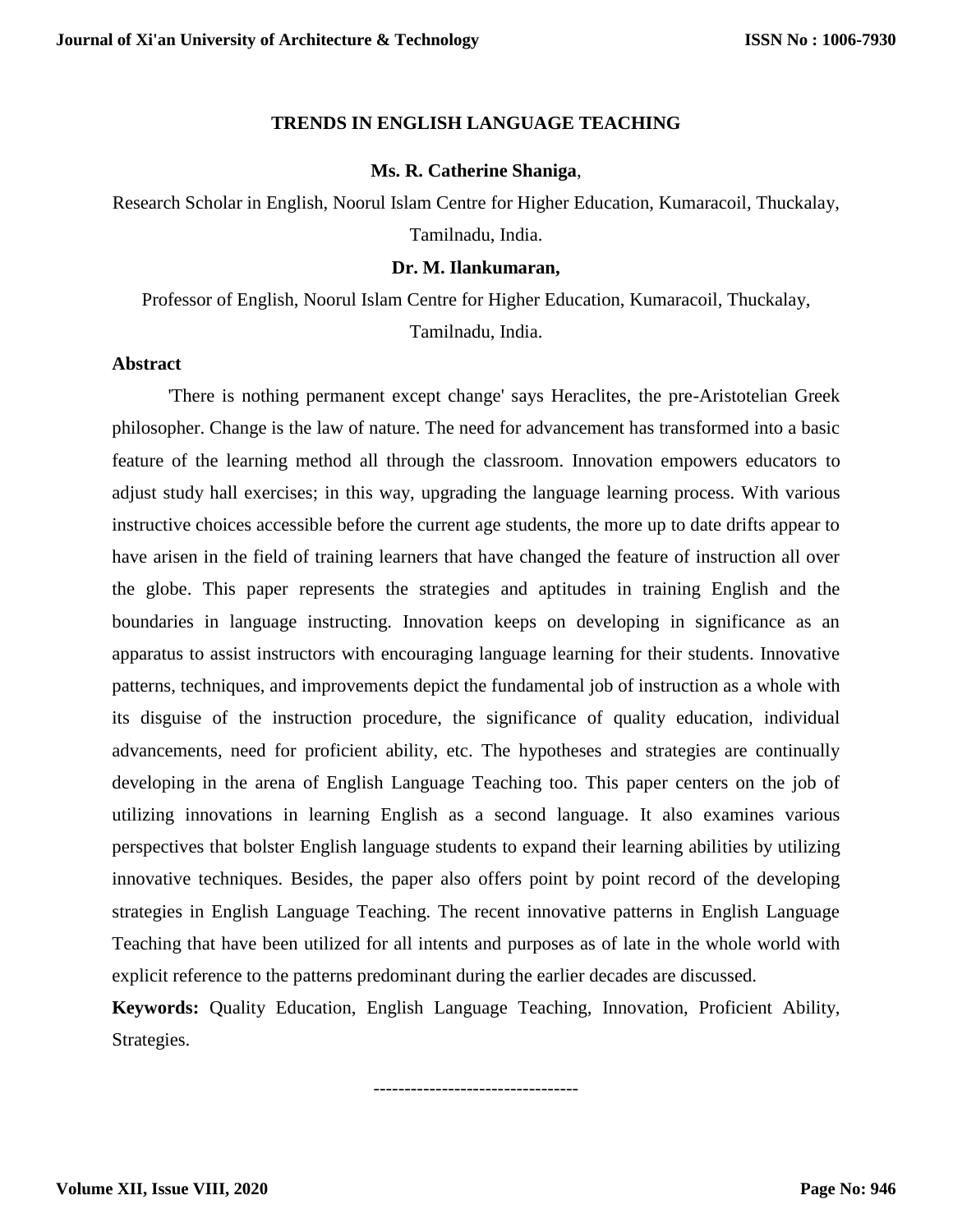## **Introduction**

In India, English Language Teaching has experienced enormous modifications over the past years. Learners are troubled while examining, acquiring, and getting a handle on the materials. Many techniques that are once considered irrelevant are picking up significance at present, for example, relational abilities, delicate aptitudes, specialized abilities, relational aptitudes, ICT proficiency, and so on. Education in different territories of the general public has advanced with fast improvement as of late. To give the best possible instructive procedure, each classroom has to be accompanied by things like networking, gatherings, conversation and visit rooms, and so on. All over the globe, developing enthusiasm for executing the essential instructive objectives plays a vital role. For this reason, the 21st-century educators coordinate innovation into their study hall practices and fabricate the certainty to figure out how to utilize innovation in significant manners to achieve positive outcomes among the learners. Instructing with the innovation manages the ICT enabled teaching and learning possible in the language educational program. A recent innovation that provides a clear insight into the ability to change learning conditions in manners that is hard for most instructors to envision. As per the creators, the ICT has essential highlights that make its utilization a significant hotspot for input yet a few educators may not believe innovation or simply be hesitant to remember computers for their study hall practices.

## **English Language Teaching**

English is one of the most commonly used modes for interaction between the people of various countries these days. Despite that, a large portion of the information is accessible in English including sites, books, press, and news reports. Teaching depends on an educator who clarifies a point and the learners take notes, but today English language instruction twists urging language learners to raise their interests and want to reach global standards. In this way, teaching and learning English is a fundamental one. It is apparent that English language teaching patterns that were extremely mainstream in the past have evaporated today and have been replaced by others. Along these lines, this paper focuses to introduce recent patterns and approaches in the field of English language teaching that has been utilized for all intents and purposes of teaching English as a second language. English Language Teaching (ELT) has massively changed in the most recent course of time. The main objective of English language educators is to work on the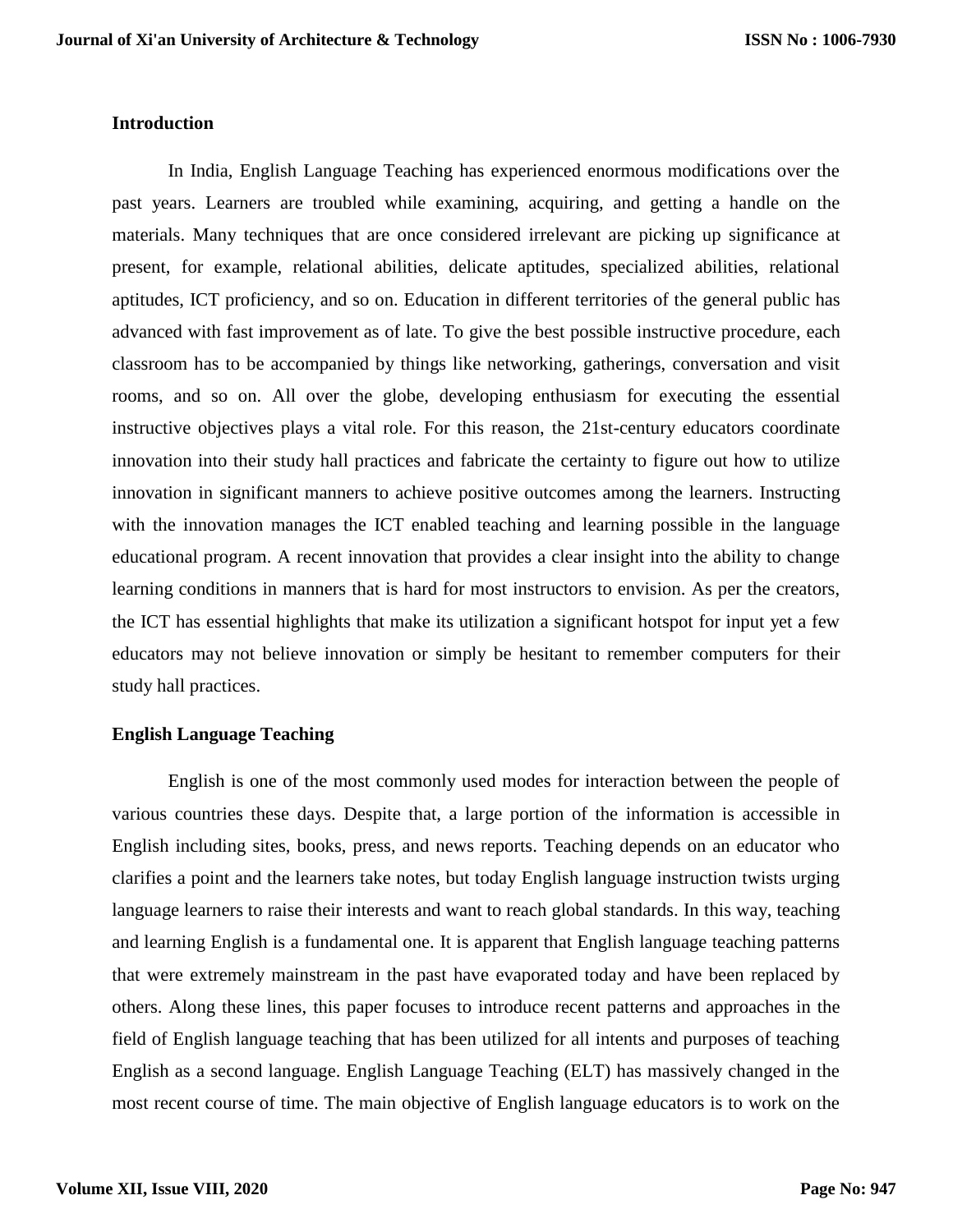improvement of learners' capability and social interaction in the target language. Having understood the need of the hour, the English educators convene various meetings and assemble courses to become more acquainted with the forthcoming systems in instructing the English language and to update themselves professionally.

## **Instructors as Lifelong Learners**

Instructors are additionally, expected to accept more noteworthy accountability for their proficient learning by ceaselessly building up their insights and abilities. Because of the way that English is utilized as the fundamental method for communication, the need to be capable in the language drastically increases. As per Cooke, English even fills in as the fundamental entryway to show signs of improvement work, particularly in worldwide organizations. As in most worldwide discussions, English is the fundamental mode for communication.

Learning and encouragement are two words that go together recently. English learning is continuously arranged around school subjects (History, Science, Geography) headway. It is the role of educators to make a difference and to realize that they have to teach the English language, not as a subject that can be memorized to gain pass marks as it is a part of the syllabus. Instead, the instructors have to encourage the learners to engage in various collaborative activities in learning the language effectively. For example, to achieve a language efficiently, online language populaces based learning platforms play a vital role nowadays as it offers different additional opportunities and most recent patterns for instructors and students. In this way, experiencing the internet is presumably the most encouraging elective approach to examine English. In online classes, learners can undoubtedly request exercises or activities which accord with their language level. These apparatuses give incorporated conditions to educators and learners. Many electronic classes encourage the investigation of jargon, articulation, and all parts of etymology.

## **English in International Scenario**

As India is an emerging nation, it needs a relationship with different countries for social, political and economic reasons. It additionally makes associations with different countries for various purposes. Thus, there has to be a link language for the different nations to interact with one another in which English functions as a language to serve the purpose and as a 'Lingua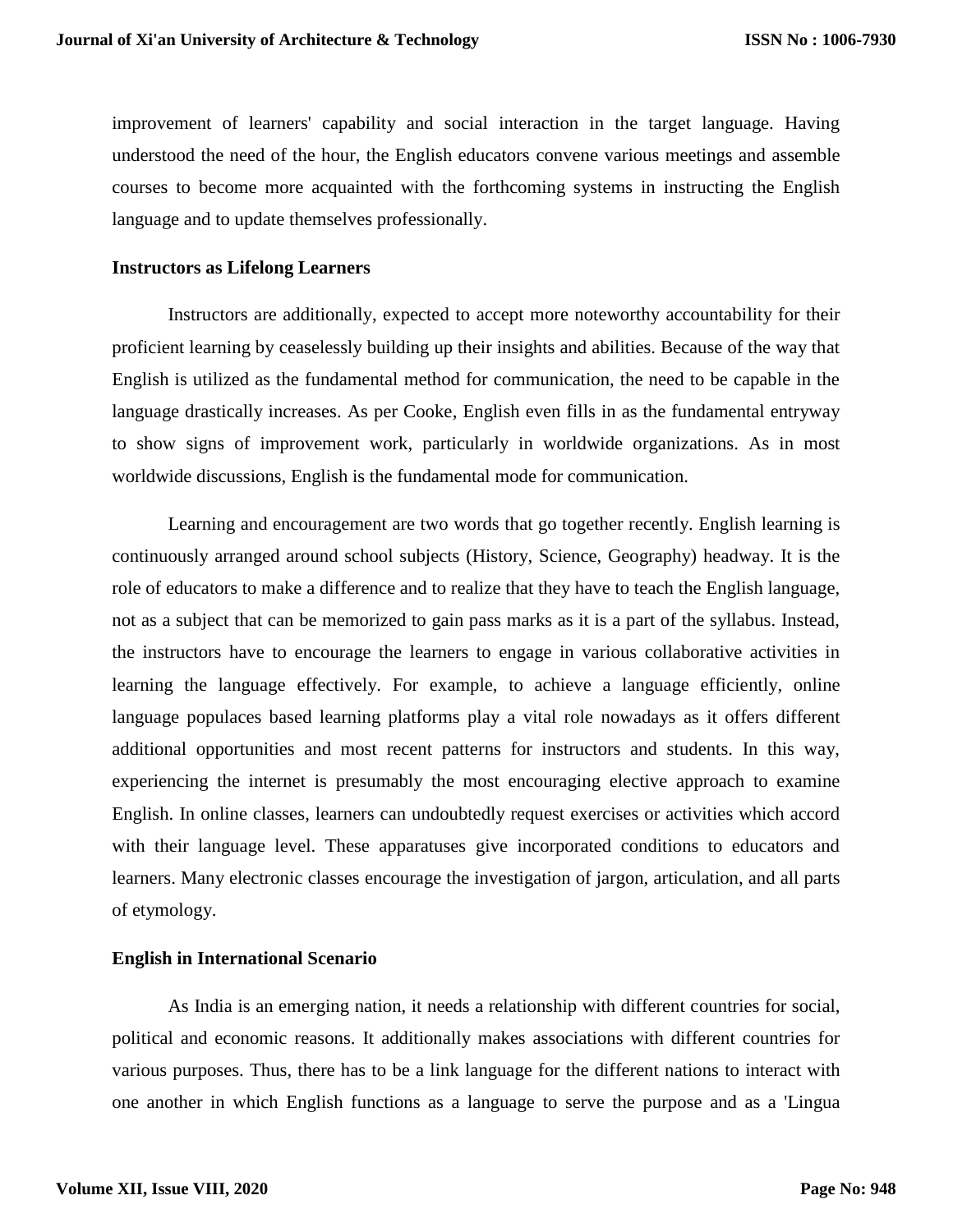franca' throughout the world. English is not only the language of verse, fiction, or show, in any case, but also it serves as a fundamental mechanism of guidance utilized by various nations. It is the language which resembles a scaffold for communicating and learning all the advancement.

English language teaching is a nonstop procedure that consistently has numerous progressions. The utilization of web and electronic gadgets made instruction powerful with advancement. Innovation is dependent on administration, interpersonal communication, and the instructive sites have changed the utilization of English. Educators additionally make the arrangementsof providing exercises by utilizing current strategies by planning intelligent talks, worksheets, utilizing beneficial teaching materials, giving alternate ways or rules for language structure. Thus, educators have to concentrate on the learner's larger part of comprehension. In this ceaseless learning world, instructors are relied upon to build up the expert turn of events and communication for the learners' future.

## **Encouraging Innovative Techniques**

Recent Patterns and advancement in learning and teaching English have to improve the norm of interaction through successful educational program structure, securing information from the learners, giving legitimate direction, and so on. There are numerous innovative methods and techniques available in English language teaching and so the teachers have to choose the methodologies and techniques which are useful and appropriate for the learners to gain language effectively. The aim of an effective teacher is to meet out the needs and interests of the students and to advance the ideal improvement of second language capability. It is evident that the essential worldwide objective, when concentrating any sort of science or language, is selfadvancement. The strategies that the educators incorporate in their study hall practices are by all accounts ideal taking into account maximal thought and considering learners' needs and capacities. Various techniques in educating incorporate interpretation strategy, bilingual technique, and direct strategy are some of the customary strategies and innovation-based methodologies that are available today are as follows:

## **1. The Bilingual Technique**

The bilingual technique was created by C.J. Dodson and set out to make enhancements to the broad audio-visual strategy. It implies that the material is introduced from the outset and the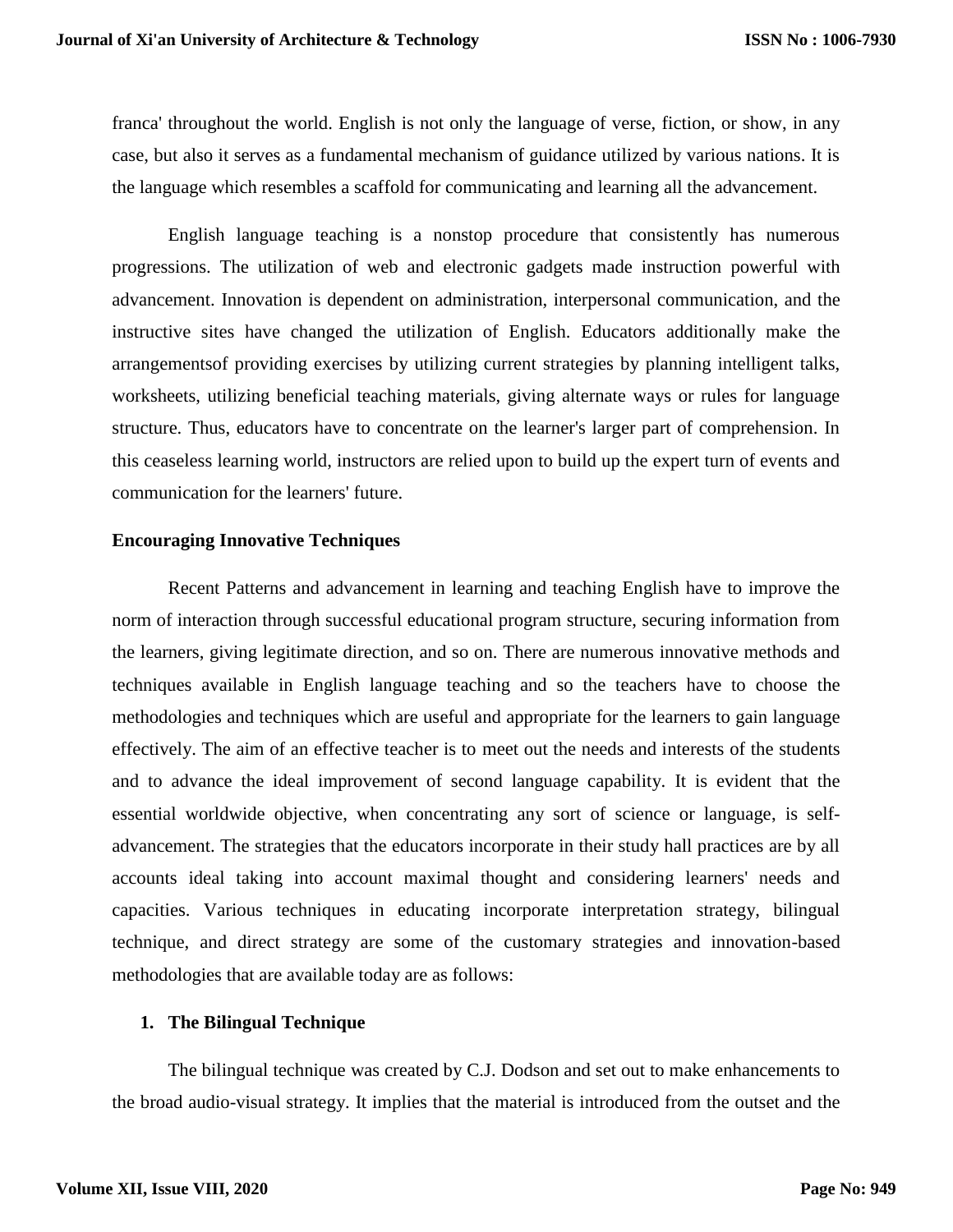learners should rehearse together, and they are relied upon to deliver something new with their insight. The first language of the learners is the best asset in this language learning technique. This technique centers on reading, and oral work to upgrade learners' interaction in the target language.

# **2. The Direct Method**

The direct method is a characteristic technique and it encourages the learners to gain target language skills by stressing on instructing through the target language. It centers on building up a decent oral familiarity and fluency. The learners become familiar with the second language as well as the principal language. It gives extraordinary enthusiasm among the learners, and it advocates the instruction of oral aptitudes by associating them to coordinate language experience.

# **3. Language Laboratory**

A Language lab is a study hall, uniquely intended for the learners to work on talking and tuning with help of recording devices, headphones, receivers, and other broad media materials. This is an extremely helpful apparatus that encourages study hall commitment and communication. Language Laboratory accomplishes three principal destinations.

- **Self-learning:** The learners move in an independently directed yet organized and get preparing to accomplish the objectives set by the instructive establishments.
- **Complimentary:** language lab permits learners to acquire the data through computerized and work in media and incorporating them through intuitive exercises.
- **Observing and assessment:** Teachers have to break down the advancement of every learner and get reports of qualities and shortcomings to more readily adjust the study hall exercises. The language lab helps the inspiration of learners to learn various ideas of language naturally.

# **4. Clarifying with Models**

Clarifying with models helps the learners to comprehend the idea or theme. The description has to be given from basic guides to complex models. Educators have to utilize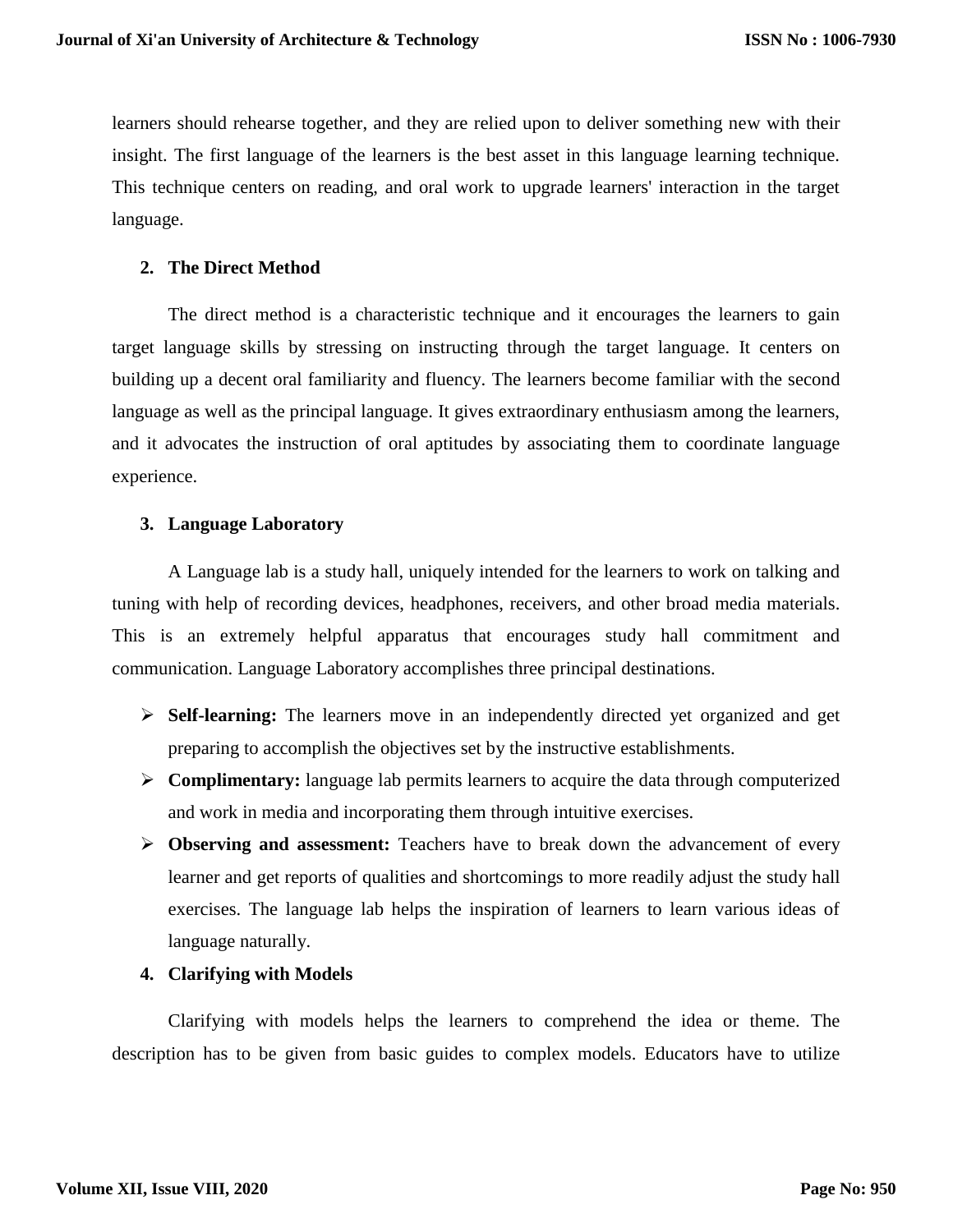models that are related to the learners' previous information. They need to pose inquiry to know whether the learners comprehend or not.

## **5. Interpretation Strategy of Language Structure**

The interpretation technique of language structure is a traditional strategy and it is centered around interpretation and of repetitive learning of jargon. This technique encourages language structure and it gives direct interpretation to recollections. The principles of the sentence structure are disclosed to the learners in their first language and offered practice to the target language standards. As a whole, this methodology empowers learners' language capacities and comprehension of the target language.

## **6. Innovation-based Approaches**

Innovation-based approaches upgrade how learners are learned. It can furnish learners with an improved learning experience by anticipating visual components. For example, audiovisual aids. The main objective of audiovisual aid is to improve perception and communication. Innovation based approach incorporates pictures, slides; recordings, films, DVDs, Power Points, copying, working models to create an interest among the learners to acquire language effectively.

## **7. Regular Strategies**

Students have the overall idea that the English language is a troublesome one to learn. Along these lines, English instructors handle numerous alternate ways and techniques to show the necessary substance. For instance, educators have to utilize easy routes, as in planning combination, the instructor has to give acronyms as 'FANBOYS' speaking to its letters for conjunctions as  $F A N B O Y S$  Indicating - (for, and, nor, but, or, yet, so). These alternate ways are simple for learners to learn and recollect. Gamification is likewise a strategy in language educating as the educator will make puzzles, test, word building, and discussions concerning the subject.

## **8. Inquiry-based Learning**

As educators consolidate computerized media with increasingly conventional types of instruction, they urge the learners to rehearse the delicate abilities and relational abilities to meet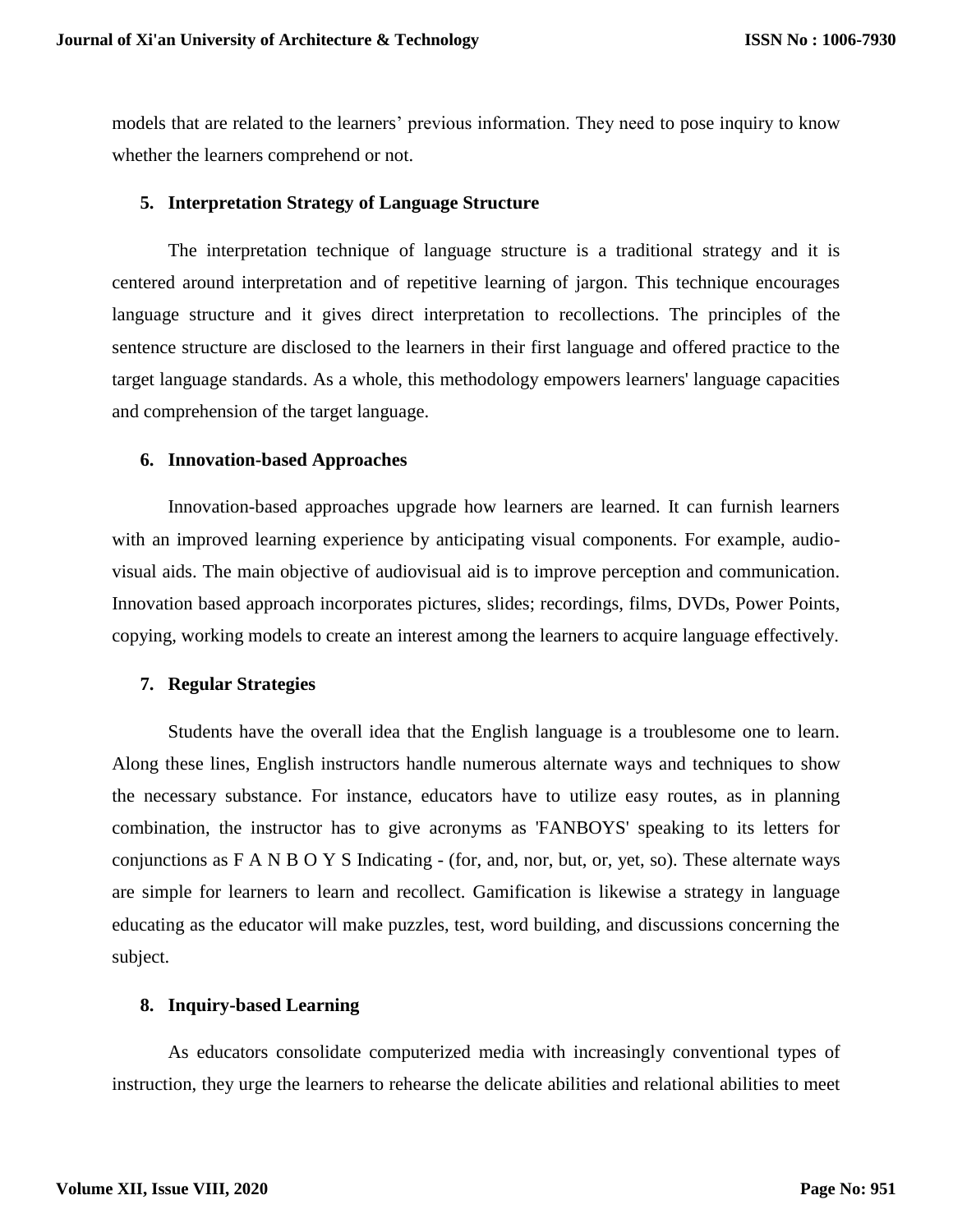the international standards of the 21st century by persuading students to think basically and innovatively.

### **9. Learner Centeredness and Needs**

Interest in student-focused methodologies is high on numerous plans. This incorporates consideration regarding student styles, self-learning, self-assessment, numerous insights, emotional elements in learning, and so forth. This plan can be described in various ways, with philosophies that uphold student-centeredness. Two key ideas of the student-focused study hall practices are first, encouraging self-learning, and second, instructors have to consider themselves as facilitators of information to assist students with figuring out how to adapt instead of being the wellspring of information.

### **10. Reflective Practice**

Reflective practice is about instructors addressing and investigating their act of educating. It is such a precise interest in going past the edges of what one knows and does, to discover how one has to improve. Action exploration may manage an instructor to attempt to turn out to be increasingly mindful of their convictions and how they outline, how they instruct and consider educating. It comprises of the educators' determination, exercises, materials structured, feedback from students and friends, issues and challenges confronted and worked through, perception notes, test results, recordings and sound tapes, tales and stories, plans, journal notes, etc. Feedback urges instructors to investigate their teaching methods, to characterize their prosperity, and to see their work deliberately and fundamentally from different points of view. The effective instructors call attention to the extraordinary advantages they infer in building up their insight, abilities, and certainty by utilizing present-day course books.

#### 11. **Logical Approach**.

Improved techniques for teaching English as a second language are earnestly required as it is the language of present-day innovation, science, workmanship, governmental issues, medication, and so forth. An efficient and logical methodology is required for satisfactory instructing; otherwise, it creates a ton of turmoil. Except if the educator applies organized and thoughtfully planned techniques, the extreme achievement will be possible.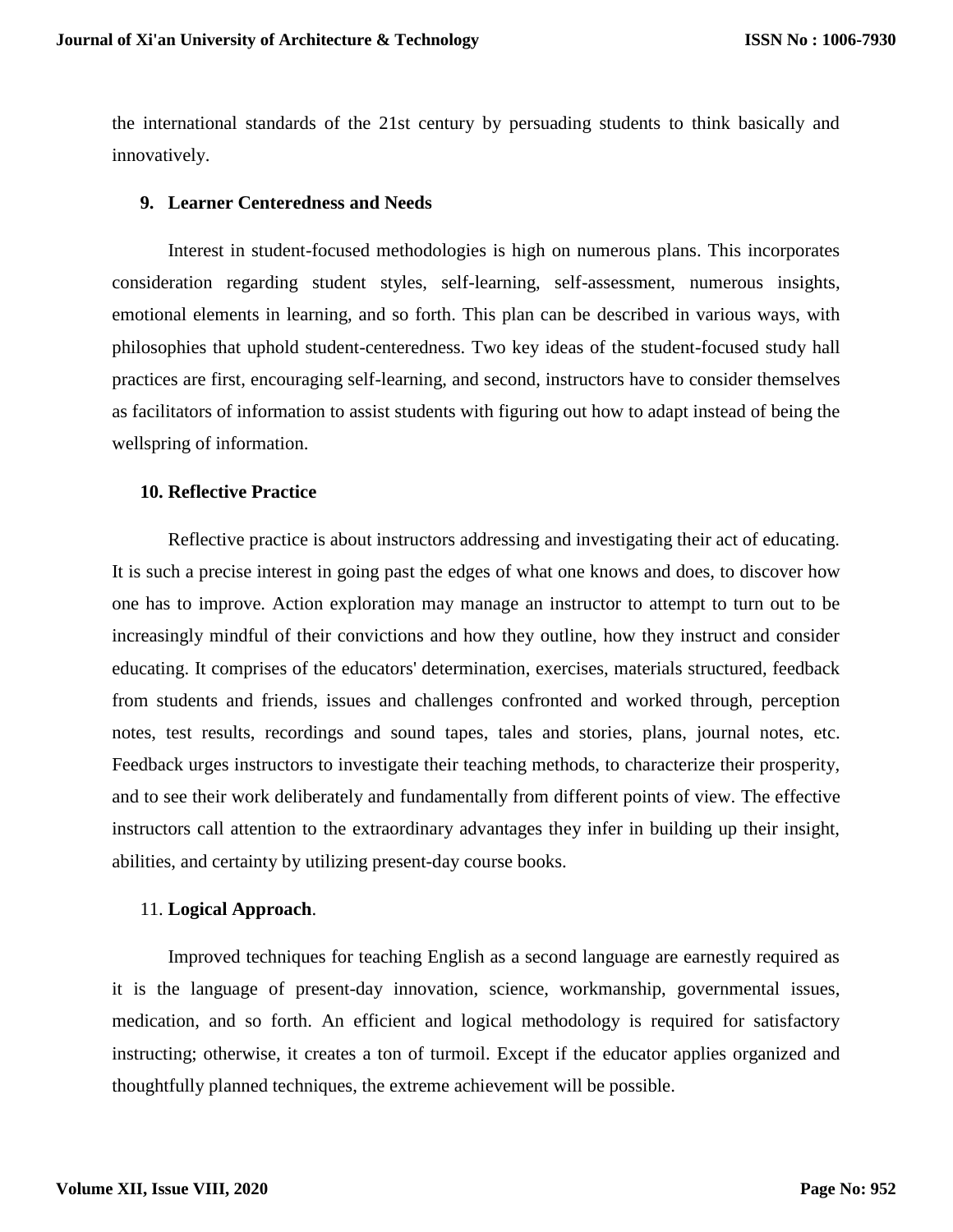# **12. Learning by Doing**

A great deal of accentuation is laid on teaching by really playing out the activities. For example, when the learners have quite recently come back from the zoo, they can be provided with exercises where they have to portray their encounters most energetically. This is how the learning process is practiced by 'doing'. It improves jargon and activity words specifically. The enthusiasm of the learner is the principal feature of the advancement of a learner. As difficult activities, challenges, discussions, and rivalry of spelling quizzes animate the enthusiasm of the learners in language learning. This method catches the consideration of the student yielding noteworthy outcomes and criticism.

## **13. Audio-Visual Aids**

The current pattern of Teaching English accentuates a great deal on the utilization of Audio-Visual aids to pull in light of a legitimate concern for the learners. These are viewed as an indispensable piece of teaching English as a second language in various nations. The activity of pictures, movies and lingua telephone records encourages interest among the learners and engage them in the active learning process. An educator who is extensively devoted to this method stirs up every conceivable source to obtain the necessary material.

## **14. Oral Activities**

With the end goal of establishing a solid framework in teaching English as a second language, oral work is exceptionally perceived as the fundamental ability. The language sense which is free of all punctuation has to be developed by shaping great discourse propensities. No linguistic structure information can be of any profit in such a manner. Reading and Writing are vital parts of a language yet communication is the common method of articulation. The conventional techniques for teaching language are presently viewed as unclear ones as they give significance to grammatical structures rather current pattern supports oral practice among the learners to gain proficiency.

## **15. Critical Thinking Approach**

The way in which the advanced pattern fascinates the learners is tossing out an issue moving the students to unravel it. It focuses to induce the learners' propensities for reflection and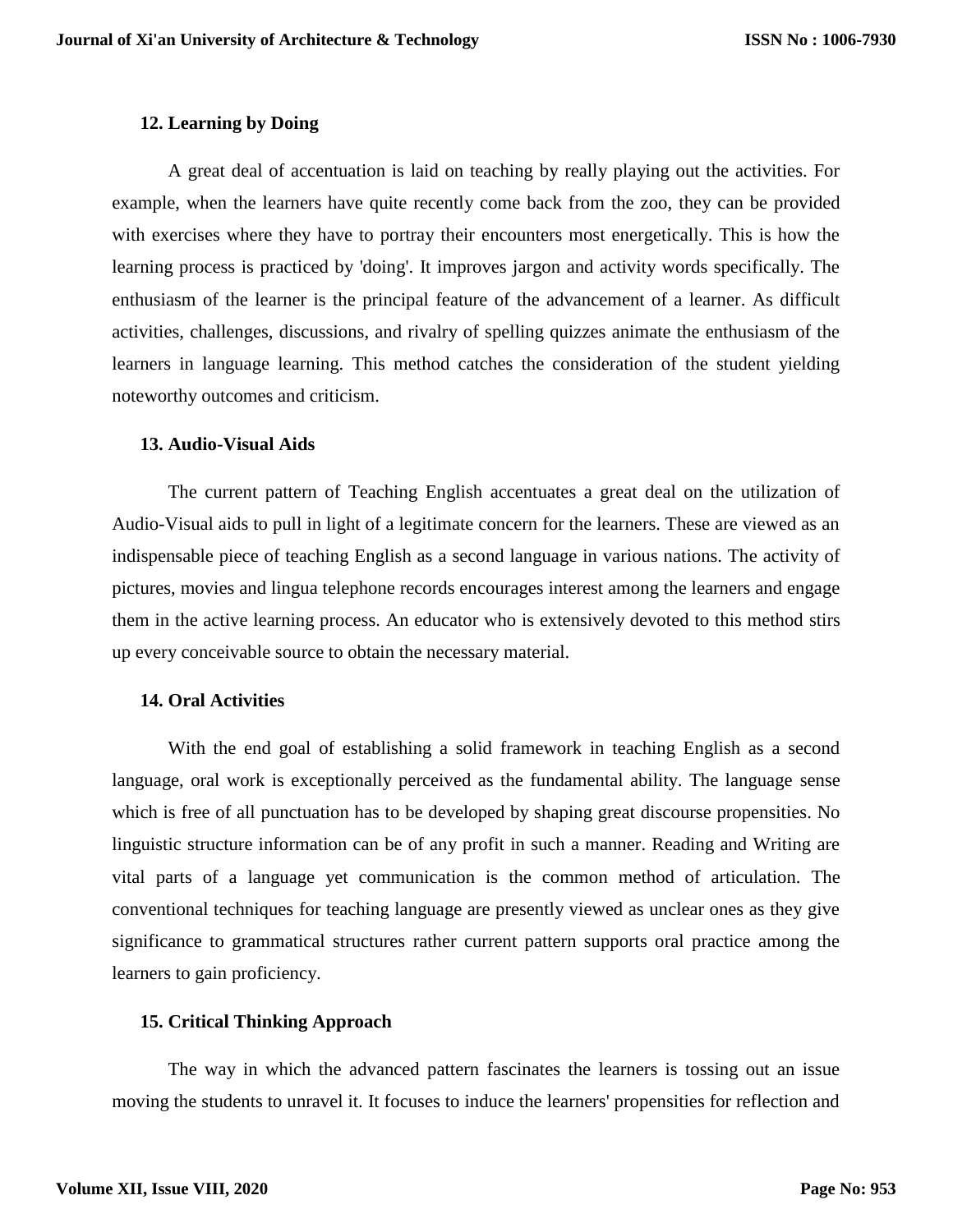thinking. For example, the educator offers an issue to the learners and asks them to find an appropriate solution by investigating the available resources for the issue by themselves or with the help of their classmates. Subsequently, they are invigorated and inspired by the learning procedure. What is to come is consistently unsure while envisioning methodological headings in second language educating, and so there is an ever-growing demand for the educators to reflect current patterns of language in the educational program at the degree of psychological procedures, writing, punctuation, phonetics, and creative strategies. The Internet Age envisions the improvement of educating and learning in instructional settings by methods for an on-line coordinated framework using computers, mobile phones, Email, Websites, IPods and other innovative assets.

### **Theoretical Advancements**

English Language Teaching has experienced colossal changes throughout the years particularly in the most recent decade. There are numerous instructive choices accessible before the students of current age. Recent methods appear to have risen, which completely changed the customary teaching methods. As English is a global language, it has an immense impact on the learners' individuality. English Language Teaching procedures assist with obtaining information through direct technique, grammar interpretation strategy, audio-lingual, basic methodology, and so on. However, aside from these essential procedures, new current strategies additionally encourage the learners to engage in the active learning process. Instructors have to utilize these devices and advancements for their professional development as well as for receiving better learning outcomes. Various strategies like utilization of innovation in the study hall, Projectbased learning, creative methods, discussions, gatherings, conversation are useful to improve the degree of familiarity and interaction among the learners. With such a significant number of strategies flooding in, instruction has become a basic necessity.

### **Innovative Teaching Skills of the Educator**

The primary reason for utilizing the educator's innovative teaching skills is to make learners' consideration and association. It is increased through posing inquiries identified with the exercises by clarifying why the exercise is significant, talking about something identified with the experience of learners in the region of action or information, or connecting the current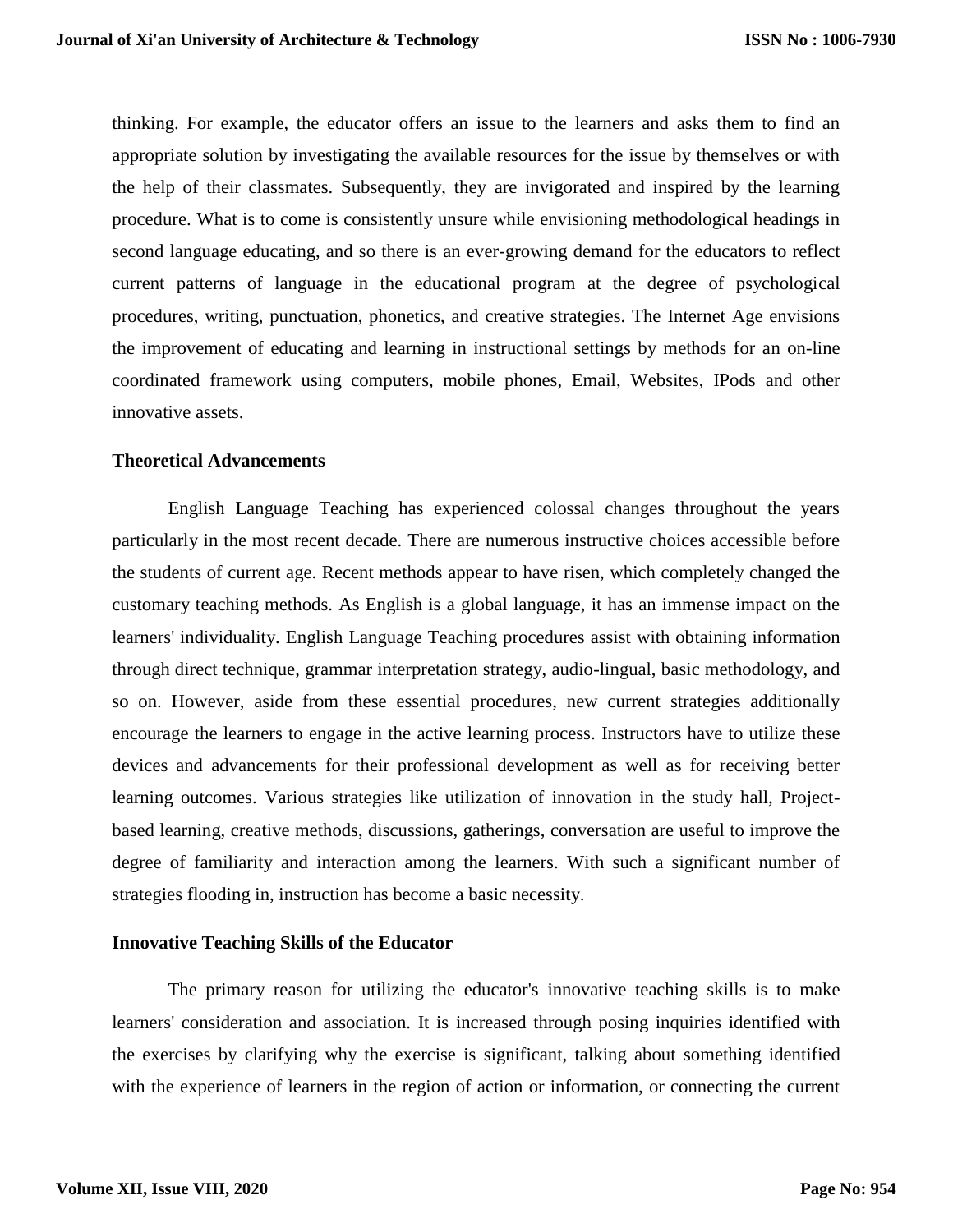exercise to the past exercise or future learning to engage the learners in the active learning process.

### **Hindrances in Teaching English as a Second Language**

Approaches and procedures in instructing may differ as per the learner's capacity and interest. This additionally has difficulties in learning and teaching English, defective teaching techniques, lack of advancement, hesitation in talking, insufficient teaching aids, limited access, and so on. To look for answers for the recent innumerable issues, exceptional and skilled pioneers in the circle of English language teaching are required to adapt to the expanding challenge of value in the Teaching of English. Some of the hindrances in teaching English as a Second language are as follows:

## **The Perspective of Learning and Teaching English**

English is a widely acknowledged language and the viable utility of English is a significant one today. In any case, the majority of the learners overlooks this reality and has a lighthearted behavior towards learning English. There are several issues that every educator faces in different conditions, for example, the absence of students' inspiration, discipline issues, enthusiasm for grades instead of learning, etc. Quality is essential to secure global status in all social strata. There are various ways to deal with accomplishing it. The principal reason is, the learners are agreeable to talk and write in English for they are generally encompassed by companions communicating in like manner language and they do not feel to rehearse the language.

## **Defective Teaching Strategy**

In English Language Teaching, the instructor has to assist the learners in developing their relational abilities and not simply literary interpretation. English class has to work out with conversation, thinking unexpectedly, discussions, giving related thoughts regarding the exercises, leading tests, and discussions. A literary text which incorporates somebody's perspective and denies the utilization of clarifying the thoughts does not encourage learners' innovativeness and their contemplations are muffled.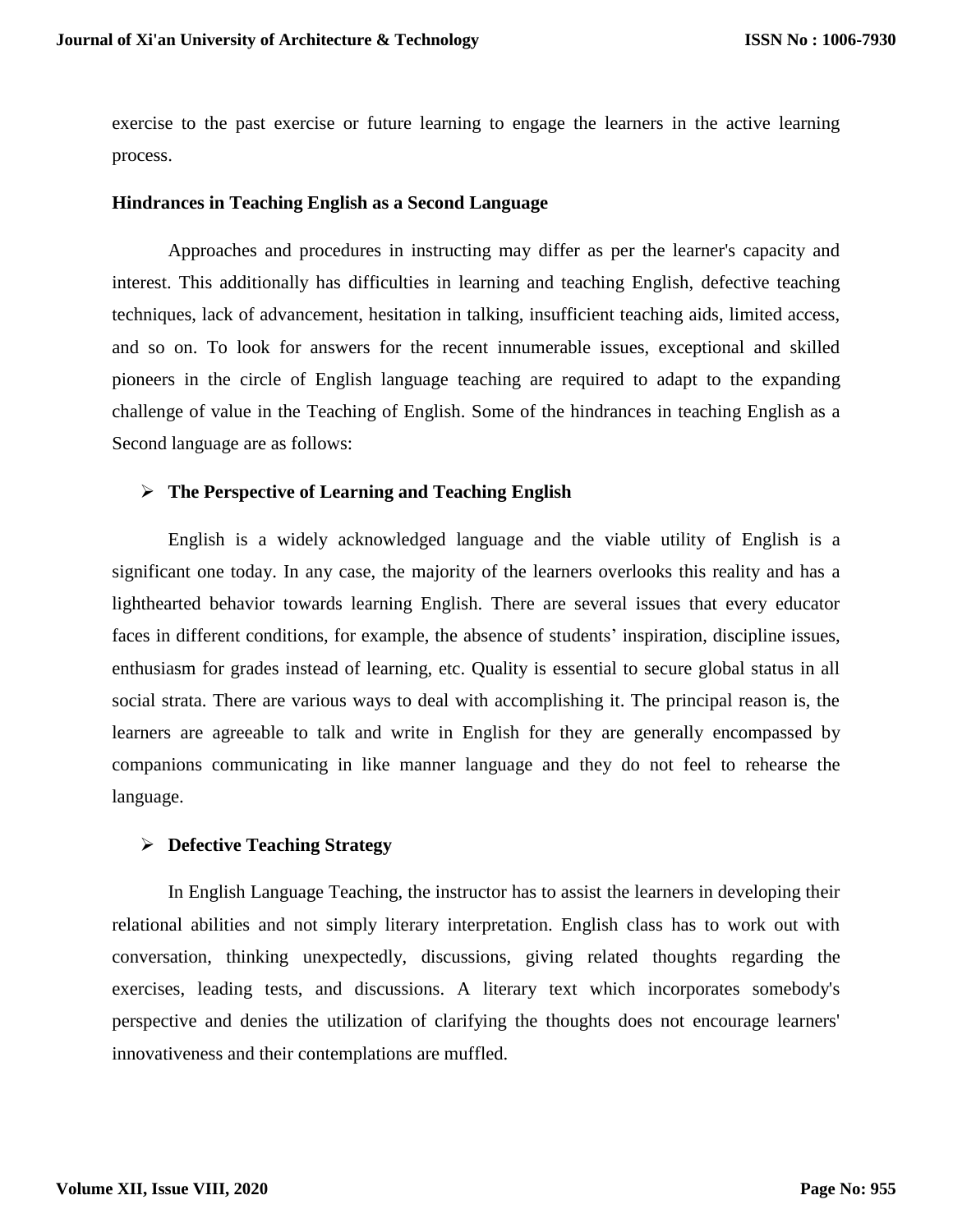## **Absence of Development**

Teachers have to get advanced and enhance their way of education. Developments are not just founded on innovation and sight; however, it is the method of changing their style and adapting to new trends that are available today. Utilizing such trends appropriate to their study hall circumstances helps and boosts up inspiration, examines thoughts identified with factor experience, and so on. At the time when these progressions are made in the class, the instructors have to get input about the class and make a revision if fundamental.

## **Variation in Culture**

At the point when one becomes familiar with a language, they additionally gain proficiency in it. English has numerous societies and it spreads more. An educator can make the learners agreeable and to embrace the distinctive culture and clarify the significance of language. Delay in tolerating another dialect and its way of life is likewise an obstruction. The instructor has to concentrate on the learner by giving reasonable guidance. Learners have to be cautious, when something has been instructed, check both what the instructor had said and what has been comprehended. This reflects while posing inquiries in the subject.

## **Conquering the Barriers to Class Discourse and Articulation**

Teachers have to concentrate on their method of discourse and tone of elocution which will arrive at the learners for comprehension. They have to talk gradually and plainly and maintain a strategic distance from miscommunication for it brings about disarray.

## **Role of a Modern Teacher**

English language educator has to be very cautious while educating as they are the primary source of knowledge transfer.Theways to express words have to be intelligible for the learners to know the variety of words. The use of words and passing on thoughts can be in a particular style so that the learners will get the soul of the language. The educator has to encourage and inspire the learners and change the attitude that English is difficult to talk to. It tends to be finished by taking extraordinary enthusiasm among learners and to satisfy their thirst in language learning.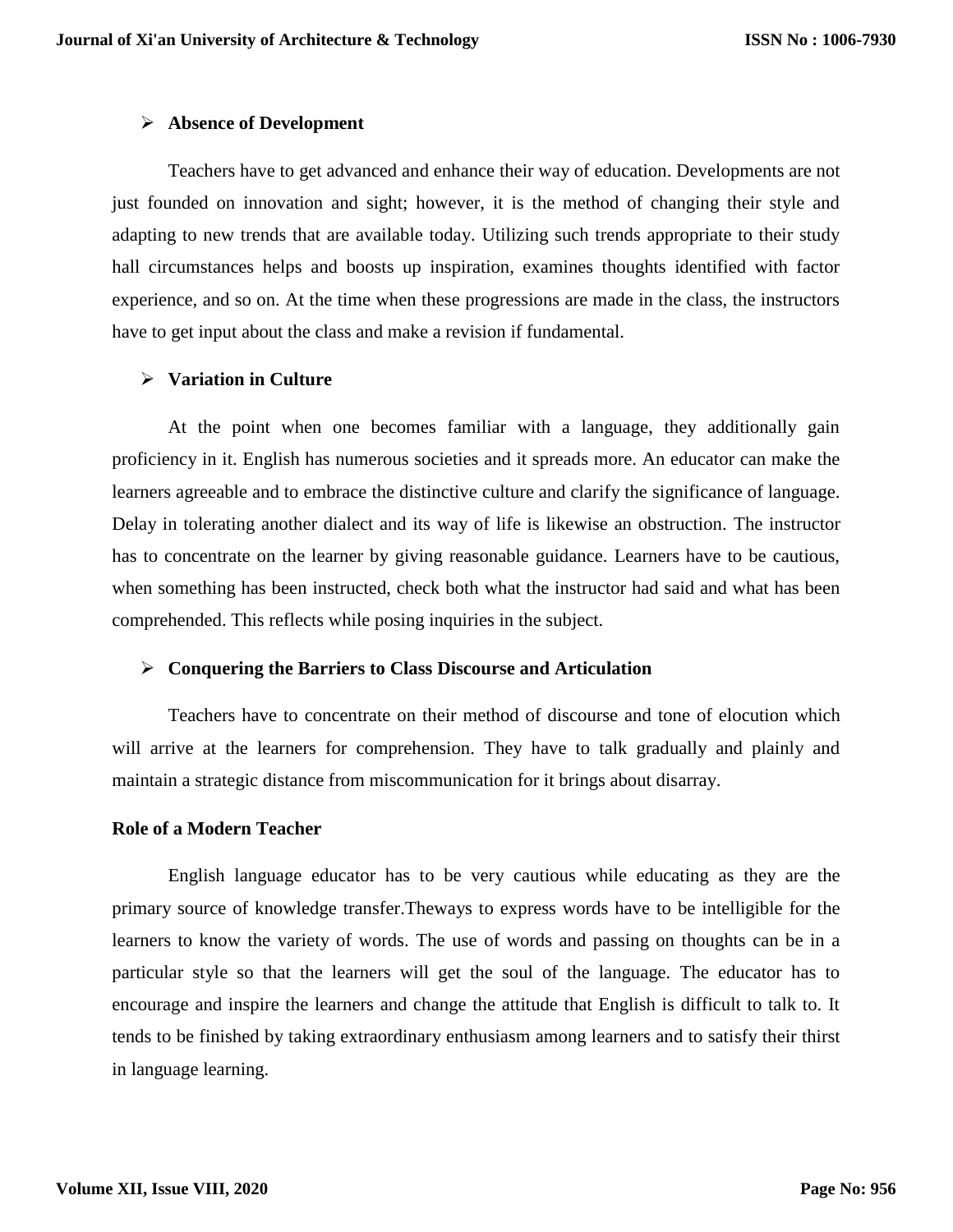## **Conclusion**

The utility of English as the principle of universal language gives an extraordinary chance and challenge to the field of English Language Teaching. From one perspective, the number of individuals who learn English is enormous to the point that this field will get confined. The assortment of the learners' attributes, age, target, area, and culture and the quickened changes occurring on the network make English teaching extremely perplexing and dynamic also. The rise and utilization of information and innovation likewise add to additional opportunities in English Language Teaching. Learner's informative and artistic expertise can be created by imparting various innovative methods and techniques. Contemporary developing procedures in English language teaching, like the utilization of innovations and other ongoing techniques, elevate the understanding of language adequately among the learners and also encourage them to engage in the active learning process.

## **References**

- A. Delbio, Dr. M. Ilankumaran, "Learner Centred Psychological Principles in Acquiring the Second Language" The International Journal of Analytical and Experimental Modal Analysis (IJAEMA) UGC CARE listed Journal, vol. XII, no. VII, July, 2020, pp. 227- 235, ISSN-0886-9367 (Online)
- A. Delbio, Dr. M. Ilankumaran, "Methods of Second Language Teaching And Learning" The International Journal of Analytical and Experimental Modal Analysis (IJAEMA) UGC CARE listed Journal, vol. XII, no. VII, July, 2020, pp. 236-243, ISSN-0886-9367 (Online)
- A. Delbio, Dr. M. Ilankumaran, "Paradigms of Second Language Acquisition: A Neurolinguistic Perspective" International Journal of Recent Technology and Engineering(IJRTE) (Scopus Indexed) with IF 5.92, vol.8 no 1C2, May 2019, pp. 1019-1024, ISSN: 2277- 3878
- A. Delbio, Dr. M. Ilankumaran, "Second Language Acquisition ThroughNeurolinguistic Programing: A Psychoanalytic Approach" International Journal of Engineering and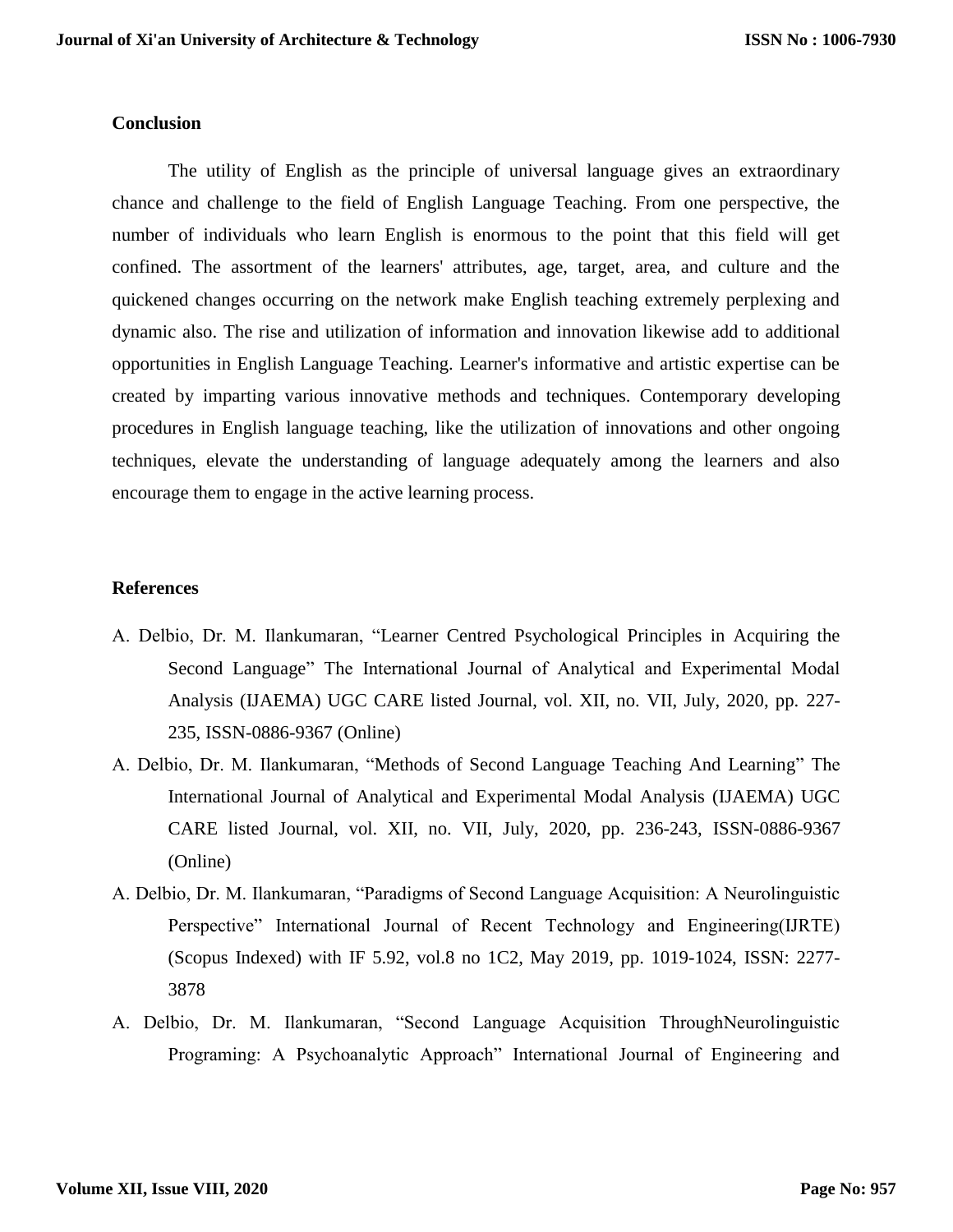Technology (IJET) (Scopus Indexed), vol.7 no 4.36, Nov. 2018, pp. 624-629, ISSN: 2227-524X

- A. Delbio, Dr. M. Ilankumaran, Dr. R. Abilasha, "Empowering the Learners with Second Language Skills through Psychological Aspects" International Journal of Recent Technology and Engineering(IJRTE) (Scopus Indexed) with IF 5.92, vol.8 no 1C2, May 2019, pp. 1025-1031, ISSN: 2277-3878
- A. Delbio, Dr. R. Abilasha, Dr. M. Ilankumaran, "Second Language Acquisition and Mother Tongue Influence of English Language Learners – A Psycho Analytic Approach" International Journal of Engineering and Technology (IJET) (Scopus Indexed), vol.7 no 4.36, Nov. 2018, pp. 497-500, ISSN: 2227-524X
- Dr. M. Ilankumaran, 'Think Creatively and Speak Effectively', Journal of Teacher, Learner and Researcher, Volume II, Feb 2014, 156-160, ISSN: 0973-3957
- Dr. R. Abilasha, Dr. M. Ilankumaran, "A Dynamic Change in The System of Education Owing to The Pandemic Episode - A Study on Post Covid-19 Lockdown in Indian Context" The International Journal of Analytical and Experimental Modal Analysis (IJAEMA) UGC CARE listed Journal, vol. XII, no. VII, July, 2020, pp. 170-176, ISSN-0886-9367 (Online)
- Dr. R. Abilasha, Dr. M. Ilankumaran, "Business English: The Quintessence of the Corporate World" International Journal of Engineering and Technology (IJET) (Scopus Indexed), vol.7 no 4.36, Nov. 2018, pp. 608-612, ISSN: 2227-524X
- Dr. R. Abilasha, Dr. M. Ilankumaran, "The Role of Media in Enhancing Communicative Competence of the Learners at Tertiary Level – An Analytical Study" International Journal of Engineering and Technology (IJET) (Scopus Indexed), vol.7 no 4.36, Nov. 2018, pp. 655-659, ISSN: 2227-524X
- G. Alamelu, Dr. M. Ilankumaran, "Optimizing Second Language Learning in Engineering Classrooms by Implementing Activity Based Instruction and Spaced Repetition System" The International Journal of Analytical and Experimental Modal Analysis (IJAEMA) UGC CARE listed Journal, vol. XII, no. VII, July, 2020, pp. 200-207, ISSN-0886-9367 (Online)
- G. Alamelu, Dr. M. Ilankumaran, "The Effects of Reinforced Learning in Language Acquisition and Cognitive Process: A Study" International Journal of Recent Technology and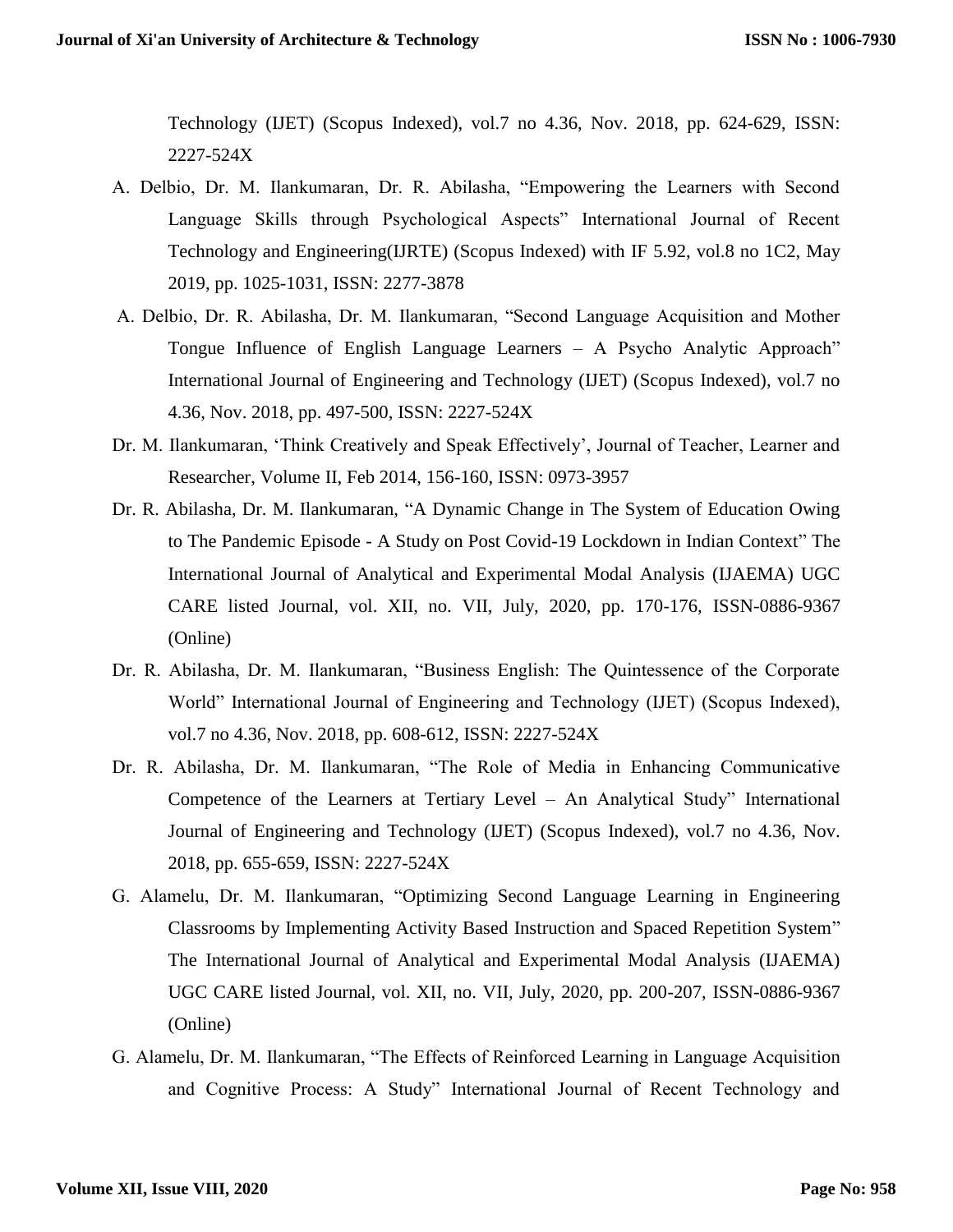Engineering(IJRTE) (Scopus Indexed) with IF 5.92, vol.8 no 1C2, May 2019, pp. 1014- 1018, ISSN: 2277-3878

- G. Alamelu, Dr. M. Ilankumaran, "Written Language Versus Spoken Language: A Comparative Study" The International Journal of Analytical and Experimental Modal Analysis (IJAEMA) UGC CARE listed Journal, vol. XII, no. VII, July, 2020, pp. 185-194, ISSN-0886-9367 (Online)
- Graddol, D. The future of english? London: British Council, 2000.
- K. JeyaGowri, Dr. M. Ilankumaran, "The Role of Students in Transition from School to College: Different Challenges in ELT" International Journal of Engineering and Technology (IJET) (Scopus Indexed), vol.7 no 4.36, Nov. 2018, pp. 630-635, ISSN: 2227-524X
- K. JeyaGowri, Dr. M. Ilankumaran, Dr. R. Abilasha, "Teaching Activities Enhance Speaking Skills: A Study based on Transitional Students in Tamil Nadu" International Journal of Recent Technology and Engineering(IJRTE) (Scopus Indexed) with IF 5.92, vol.8 no 1C2, May 2019, pp. 1032-1038, ISSN: 2277-3878
- K. JeyaGowri, Dr. R. Abilasha, Dr. M. Ilankumaran, "Enriching Cognizance at the Tertiary Level Students During Transition" International Journal of Engineering and Technology (IJET) (Scopus Indexed), vol.7 no 4.36, Nov. 2018, pp. 665-668, ISSN: 2227-524X
- Nagaraj, Geetha. English Language Teaching Approaches, Methods, Techniques.Orient Black Swan Hyderabad, 1996.
- P. Deepa, Dr. M. Ilankumaran, "Teaching Poetry Enhances Speaking Skills An Analysis based on Select Poems" International Journal of Engineering and Technology (IJET) (Scopus Indexed), vol.7 no 4.36, Nov. 2018, pp. 619-623, ISSN: 2227-524X

Pennycook. *Language as a local practice*, 1, Routledge, London, UK, 2010.

- R. DaffinyRishma, Dr. M. Ilankumaran, 'Socio-Cultural Effects on Second Language Acquisition: A Study' International Journal of English Language, Literature in Humanities (IJELLH) vol.7 no.3, March 2019, pp.10-23, ISSN-2321-7065 (Online)
- Rivers, W. Teaching Foreign-Language Skills. Chicago: The University of Chicago Press, I981, pp. 41-43.
- S. SajnaBeevi, R. Abilasha, Dr. M. Ilankumaran, "Neurolinguistic Factors in English Language Learning: A Cognitive based Study " International Journal of Recent Technology and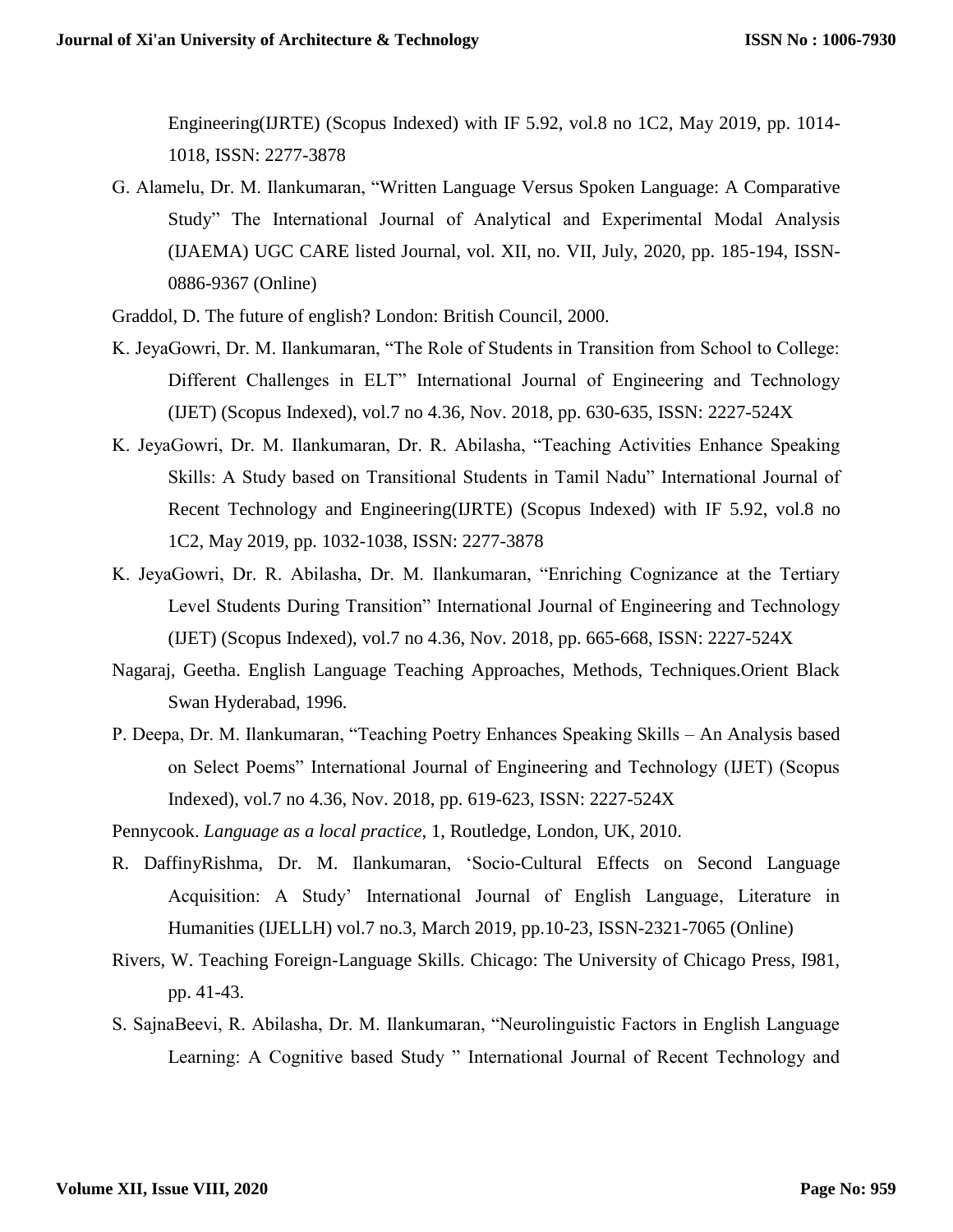Engineering(IJRTE) (Scopus Indexed) with IF 5.92, vol.8 no 1C2, May 2019, pp. 1051- 1058, ISSN: 2277-3878

- S. Sreena, Dr. M. Ilankumaran, "Action Plans for The Teachers to Achieve The Goal of Speaking Skills of The Learners in an ELT Classroom" The International Journal of Analytical and Experimental Modal Analysis (IJAEMA) UGC CARE listed Journal, vol. XII, no. VII, July, 2020, pp. 106-112, ISSN-0886-9367 (Online)
- S. Sreena, Dr. M. Ilankumaran, "Developing Productive Skills through Receptive Skills A Cognitive Approach" International Journal of Engineering and Technology (IJET) (Scopus Indexed), vol.7 no 4.36, Nov. 2018, pp. 669-673, ISSN: 2227-524X
- S. Sreena, Dr. M. Ilankumaran, "Developmental Speaking as A Strategy to Enhance Communicative Skills – A Cognitive Based Approach" International Journal of Engineering and Technology (IJET) (Scopus Indexed), vol.7 no 4.36, Nov. 2018, pp. 613-618, ISSN: 2227-524X
- S. Sreena, Dr. M. Ilankumaran, "Learning Strategies for Cognitive Development to Enhance the Speaking Skills in Second Language" International Journal of Recent Technology and Engineering(IJRTE) (Scopus Indexed) with IF 5.92, vol.8 no 1C2, May 2019, pp. 1045- 1050, ISSN: 2277-3878
- S. Sreena, Dr. M. Ilankumaran, "The Basic Priniciples of Speaking Techniques: A Study based on the Types of Performance in a Classroom" International Journal of Recent Technology and Engineering(IJRTE) (Scopus Indexed) with IF 5.92, vol.8 no 1C2, May 2019, pp. 1059-1065, ISSN: 2277-3878
- Suma MaduriDevi.L, Dr. M. Ilankumaran, 'Acquisition of Communication Skills: Challenges and Strategies', Journal of Teacher, Learner and Researcher, Volume II, Feb 2014, 13- 15, ISSN: 0973-3957
- Suma MaduriDevi.L, Dr. M. Ilankumaran, 'Acquisition of Communication Skills: Challenges and Strategies', Journal of Teacher, Learner and Researcher, Volume II, Feb 2014, 13- 15, ISSN: 0973-3957
- V. J. Vinita, Dr. M. Ilankumaran, "Language Teaching through Pedagogic Model of CBI: An Overview with Reference to Secondary Level Students" International Journal of Recent Technology and Engineering(IJRTE) (Scopus Indexed) with IF 5.92, vol.8 no 1C2, May 2019, pp. 1008-1013, ISSN: 2277-3878